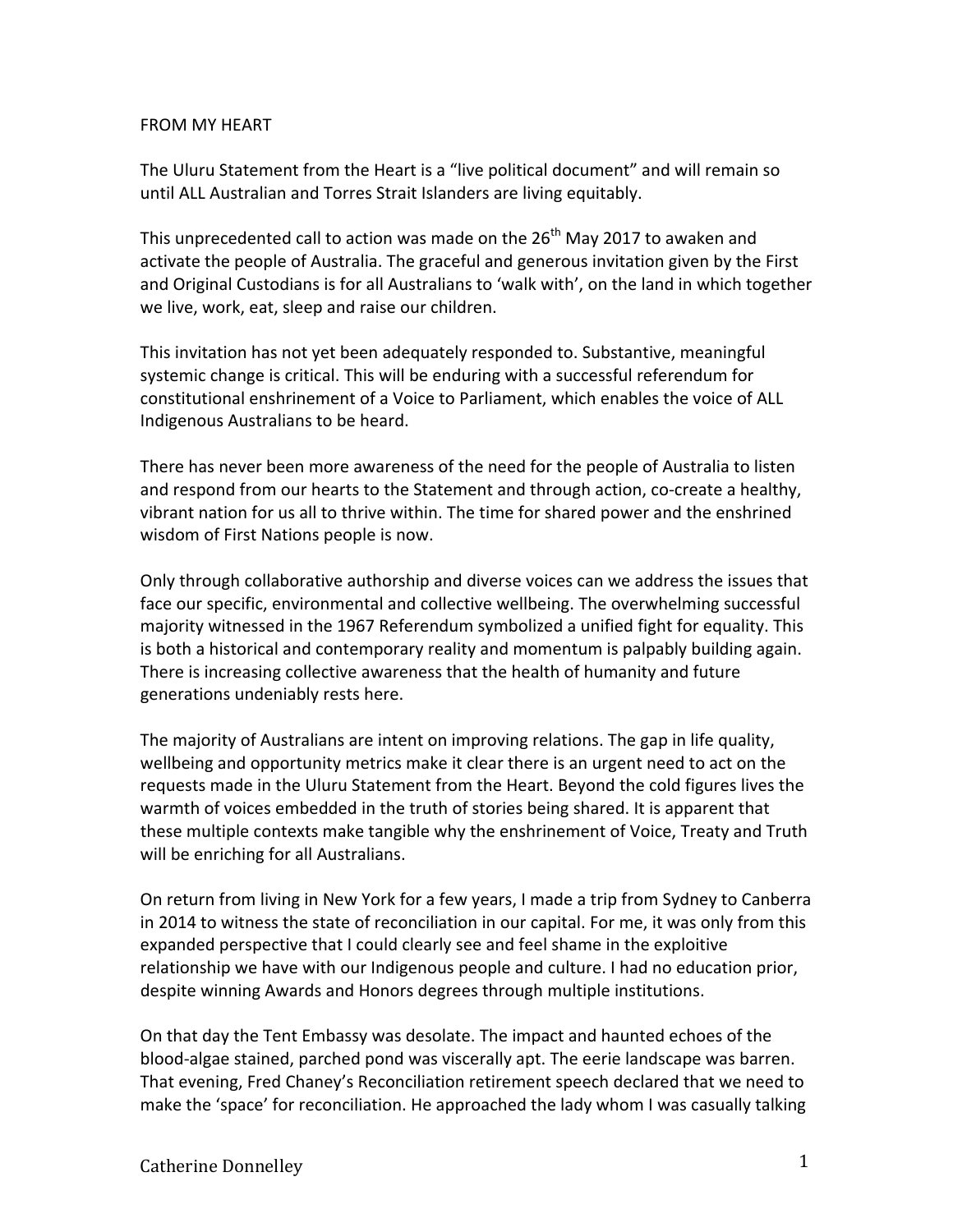with after the speech and introduced himself. I affirmed that the 'space' was definitely needed and that as a trained architect my aspiration was to contribute to co-creating that 'space' and this was the topic of my University of Sydney Phd. Chaney replied with an endearing dismissal "You do know you're crazy, don't you" and I unhesitatingly replied "Yes, but in such a good way".

Since then, I have been researching; "Architecture as a catalyst for social change towards Awareness" focusing on Spaces of Hope for healing relationships between Indigenous Australians and the wider community. These extend well beyond the literal into the personal, spiritual, social, health, financial, educational and multiple trans- contextual realms across the entire fabric of our culture. 

I now teach at University, in the Faculty of the Built Environment asking students to consider how we might respond to the Invitation given in the Uluru Statement from The Heart. I ask them to reflect and reconnect to their visceral knowing and listen and design from here – the world would be different if we were all doing this and it is required we do. Constructing regenerative, sustainable solutions in harmony with whole cycle thinking and sentience.

Questions around 'architecture' evolved into a deepening personal reflection of my structural self-awareness. What were my foundational assumptions? Why did I have them? How were my unconscious biases showing up? Was I even asking the right questions? This led me to relational training and hosting collective spaces. Specifically to allow for co-design, valuing community participation. Respecting the inherent wisdom of lived experience to inform, inspire and create systemic change. The answers already known, when we listen.

In 2015, I was fortunate enough to tour rural North Western NSW on the 'Freedom Ride Re-enactment' with 17 of the original Freedom Riders who had travelled with Charlie Perkins in 1965. On the final night, I stood up in front of our group, including Rachel Perkins, Troy Casser Daley and Paul Kelly. I suggested it should have been named the Freedom Ride 'Revival' as the need for change remains urgent and the implication of 'reenacting' is perpetuating the acts of deception that pervade the history of this country. Continuing to hide the gross inequality, which is clearly unsustainable for all.

As a mature age student and mother of three, I was sharing this sentiment with experts who had spent a lifetime engaged in activism. Simultaneously I was coming into belated awareness and building confidence in my own voice. Although I have Indigenous family who endorse my participation in advocating for equality, for the majority of my life my white privilege enabled complete blindness to the despairing contemporary reality of Australia's rightful custodians. I was ignorant that my privilege came at the high price of oppressing others. This is a confronting and shameful fact to face and for years rendered me quiet.